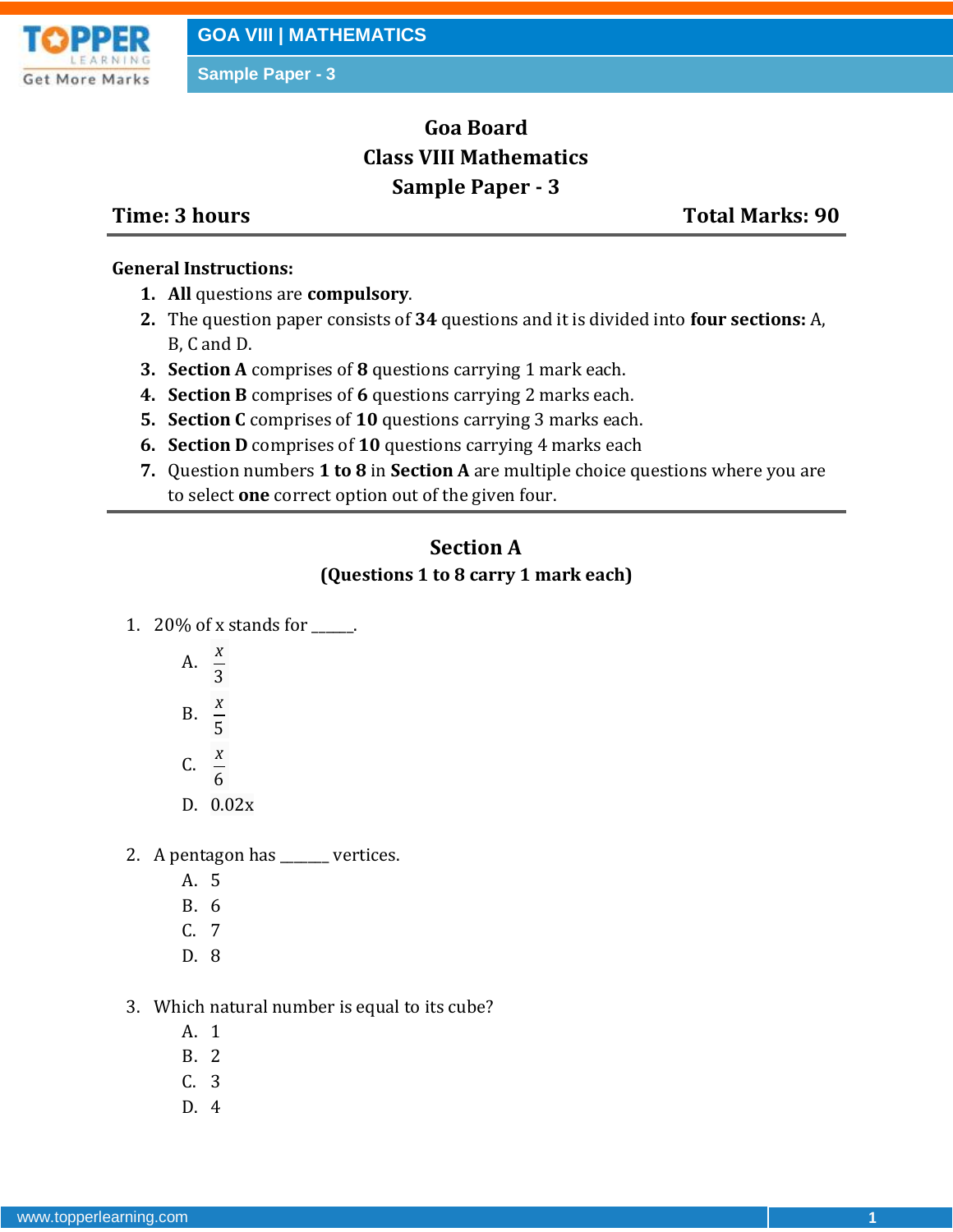

- 4. The rational number whose reciprocal is not a rational number is \_\_\_\_\_.
	- A. 1 B. -1 C.  $-\frac{1}{2}$ 5  $\overline{a}$ D. 0
- 5. If  $(P + Q + R)$  can finish  $\frac{97}{11}$ 11 part of work in 1 day, then  $(P + Q + R)$  can together finish

the work in

A. 
$$
8\frac{9}{11}
$$
  
\nB.  $9\frac{8}{11}$   
\nC.  $7\frac{9}{11}$   
\nD.  $9\frac{9}{11}$ 

- 6. A linear graph is given by the relation 'y =  $2x + 5'$ . Find the value of y if the value of x is 3.
	- A. 9
	- B. 10
	- C. 11
	- D. 14
- 7. The sum of two numbers is 80 and their ratio is 3:5. Find the greatest amongst the two numbers.
	- A. 20
	- B. 30
	- C. 40
	- D. 50
- 8. The probability of an event always lies between \_\_\_\_\_\_.
	- A. 0 and 2
	- B. 0 and 1

C. 0 and 
$$
\frac{1}{2}
$$

D.  $-1$  and 1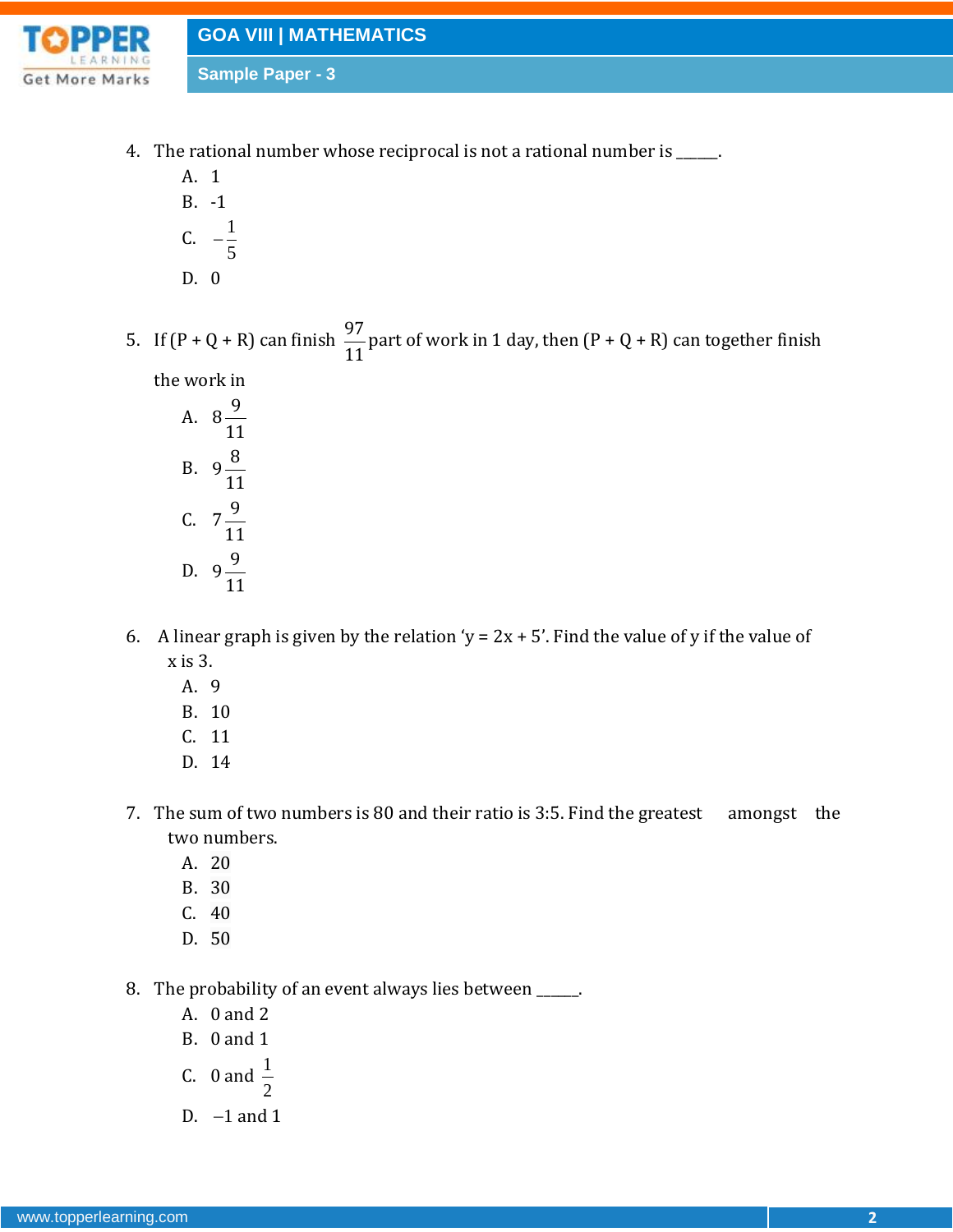

## **Section B (Questions 9 to 14 carry 2 marks each)**

- 9. Find the square of the number 82 using the property  $(a + b)^2 = a^2 + b^2 + 2ab$
- 10. In a collection of 35 lotteries, there are 10 prizes and 25 blanks. A lottery is drawn at random. What is the probability of getting a prize?
- 11. Factorise the following expression: 20a<sup>2</sup>b + 30abc
- 12. The side of a square is (5a 2b). Find its area.
- 13. Construct a rectangle whose adjacent sides are 6 cm and 4.2 cm.
- 14. If 26% of a number is 65, then find the number.

## **Section C (Questions 15 to 24 carry 3 marks each)**

- 15. Find the cube root of 42875.
- 16. Find whether the number 3948 is divisible by 6 or not.
- 17. The diameter of road roller is 77 cm and its length is 110 cm. If it takes 400 revolutions to level a ground, then find the area of the ground in m2.
- 18. The smallest side of a triangle is 5 cm less than one-third of the biggest side. The smallest side is also 3 cm less than half of the third side. If the perimeter of the triangle is 39 cm, then find the three sides of the triangle.
- 19. Simplify:

$$
20x - \left[15x^3 + 5x^2 - \left(8x^2 - \left(4 - 2x - x^3\right) - 5x^3\right) - 2x\right].
$$

- 20. Construct a square whose side measures 4.7 cm. Write the steps of construction.
- 21. Divide:

 $27xy^{2}(17x^{2}-68)$  by  $51(x + 2)$ .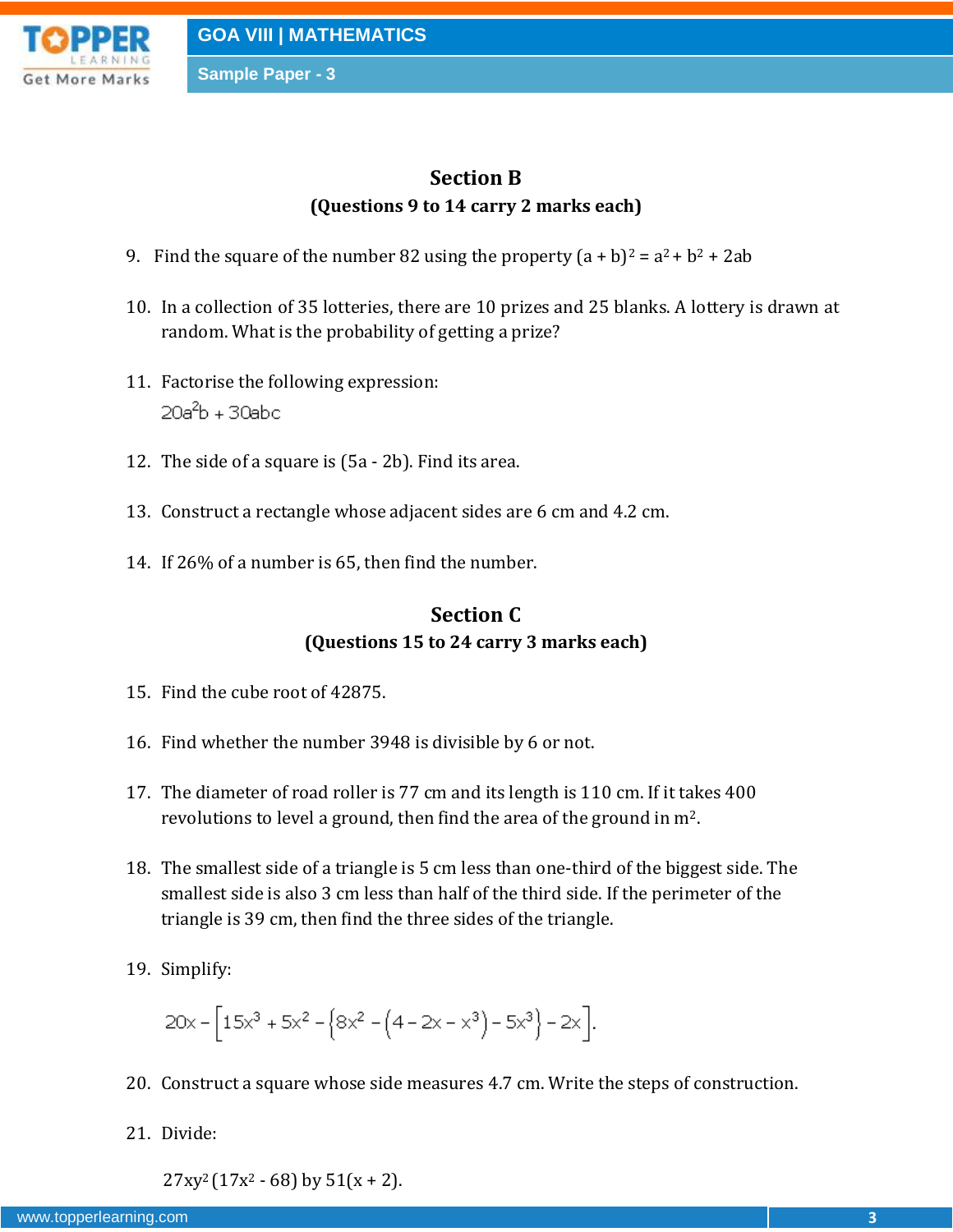

- 22. Find the Pythagorean triplet whose smallest member is 10.
- 23. A rectangle sheet of paper 55 cm  $\times$  14 cm is rolled along its length to form a cylinder. Find the curved surface area of this cylinder.
- 24. Construct a square with each diagonal of length 3.8 cm. Write the steps of construction.

## **Section D (Questions 25 to 34 carry 4 marks each)**

25. Marks obtained by student in an examination are given below. Draw a pie diagram representing this information:

| Subjects   English |     | Hindi | Science | Mathematics |
|--------------------|-----|-------|---------|-------------|
| Marks              | 100 | 95    | 82      | 83          |

- 26. Construct a rectangle ABCD in which AB = 4 cm and AC = 5.0 cm.
- 27. The following table shows various modes of transport used by 1500 students of a school.

| Mode of   | <b>Bicycle</b> | <b>Bus</b> | Walk | Train | Car |
|-----------|----------------|------------|------|-------|-----|
| transport |                |            |      |       |     |
|           |                |            |      |       |     |
| Number    | 800            | 300        | 160  | 100   | 140 |
| of        |                |            |      |       |     |
| students  |                |            |      |       |     |
|           |                |            |      |       |     |

Draw the bar graph to represent the above data.

- 28. The measures of two adjacent angles of a parallelogram are in the ratio 3:2. Find the measure of each of the angles of the parallelogram.
- 29. Kavitha goes to purchase a bike which is priced at Rs. 35,640 including 10% sales tax. However, the actual rate of sales tax at the time of purchase is 7%. Find the extra profit made by the shopkeeper if he still charges the original listed price.